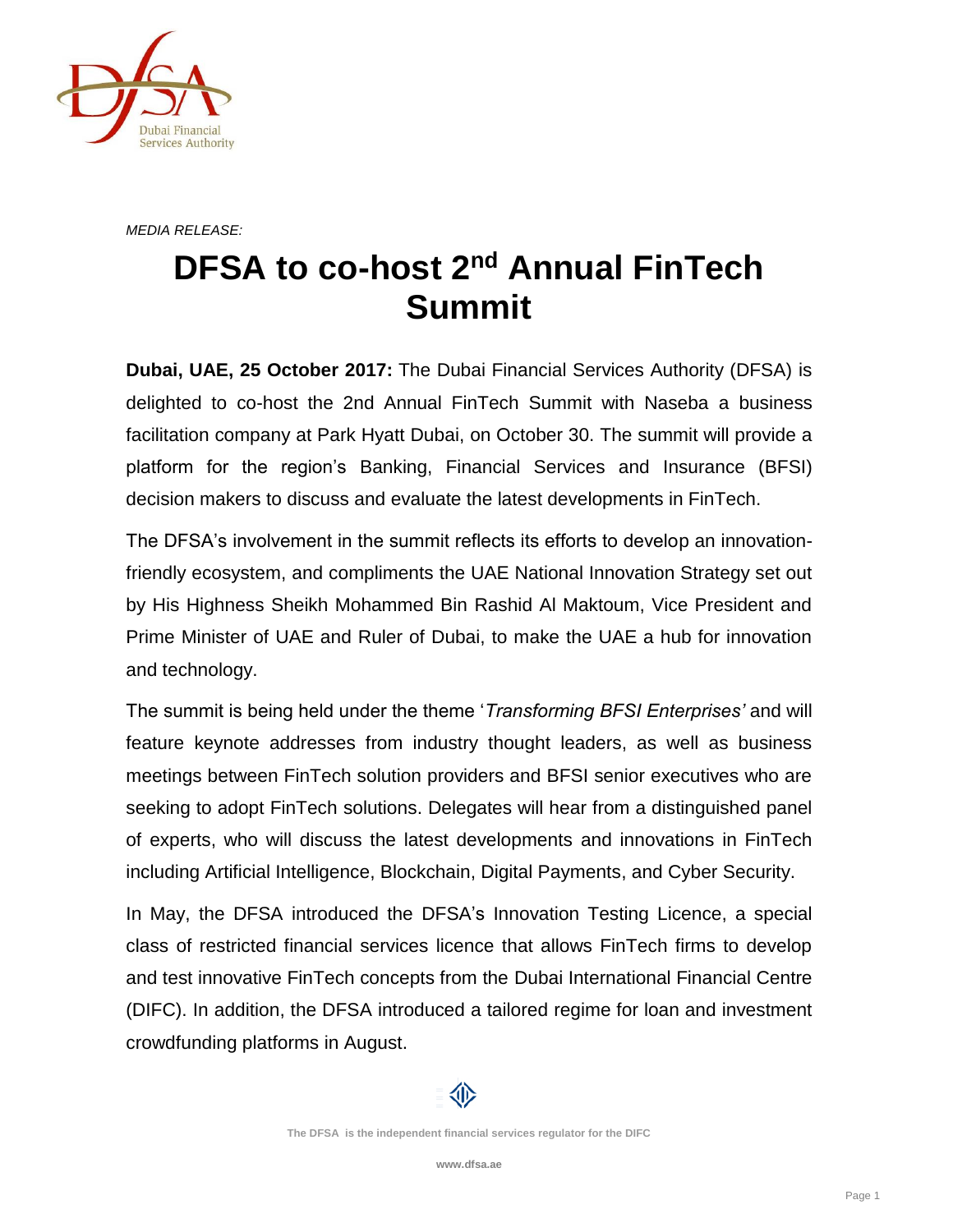

Mr Bryan Stirewalt, Managing Director, Supervision, at the DFSA, said: "We are firm believers in the value that FinTech can bring to this region and are providing the regulatory infrastructure to ensure its sustainable development in and from the DIFC. We are delighted to use this platform to bring together market practitioners and experts to discuss the latest developments in this new and exciting area."

Speakers at the summit include; Mr Stirewalt, Alastair Lukies CBE, the UK Prime Minister's Business Ambassador for FinTech, Sagheer Mufti, Chief Operating Officer of Abu Dhabi Islamic Bank, Naimish Shah, SVP of Innovation and FinTech at Emirates NBD.

**- Ends -**

**For further information please contact:** Corporate Communications Dubai Financial Services Authority Level 13, The Gate, West Wing Dubai, UAE Tel: +971 (0)4 362 1613 Email[: DFSAcorpcomms@dfsa.ae](mailto:DFSAcorpcomms@dfsa.ae) [www.dfsa.ae](http://www.dfsa.ae/)

## **Editor's notes:**

**The Dubai Financial Services Authority (DFSA)** is the independent regulator of financial services conducted in or from the Dubai International Financial Centre (DIFC), a purpose-built financial free-zone in Dubai. The DFSA's regulatory mandate covers asset management, banking and credit services, securities, collective investment funds, custody and trust services, commodities futures trading, Islamic finance, insurance, an international equities exchange and an international commodities derivatives exchange. In addition to regulating financial and ancillary services, the DFSA is responsible for supervising and enforcing Anti-Money Laundering (AML) and Combating the Financing of Terrorism (CFT) requirements applicable in the DIFC. The DFSA has also accepted a delegation of powers from the DIFC Registrar of Companies (RoC) to investigate the affairs of DIFC companies and partnerships.



**The DFSA is the independent financial services regulator for the DIFC**